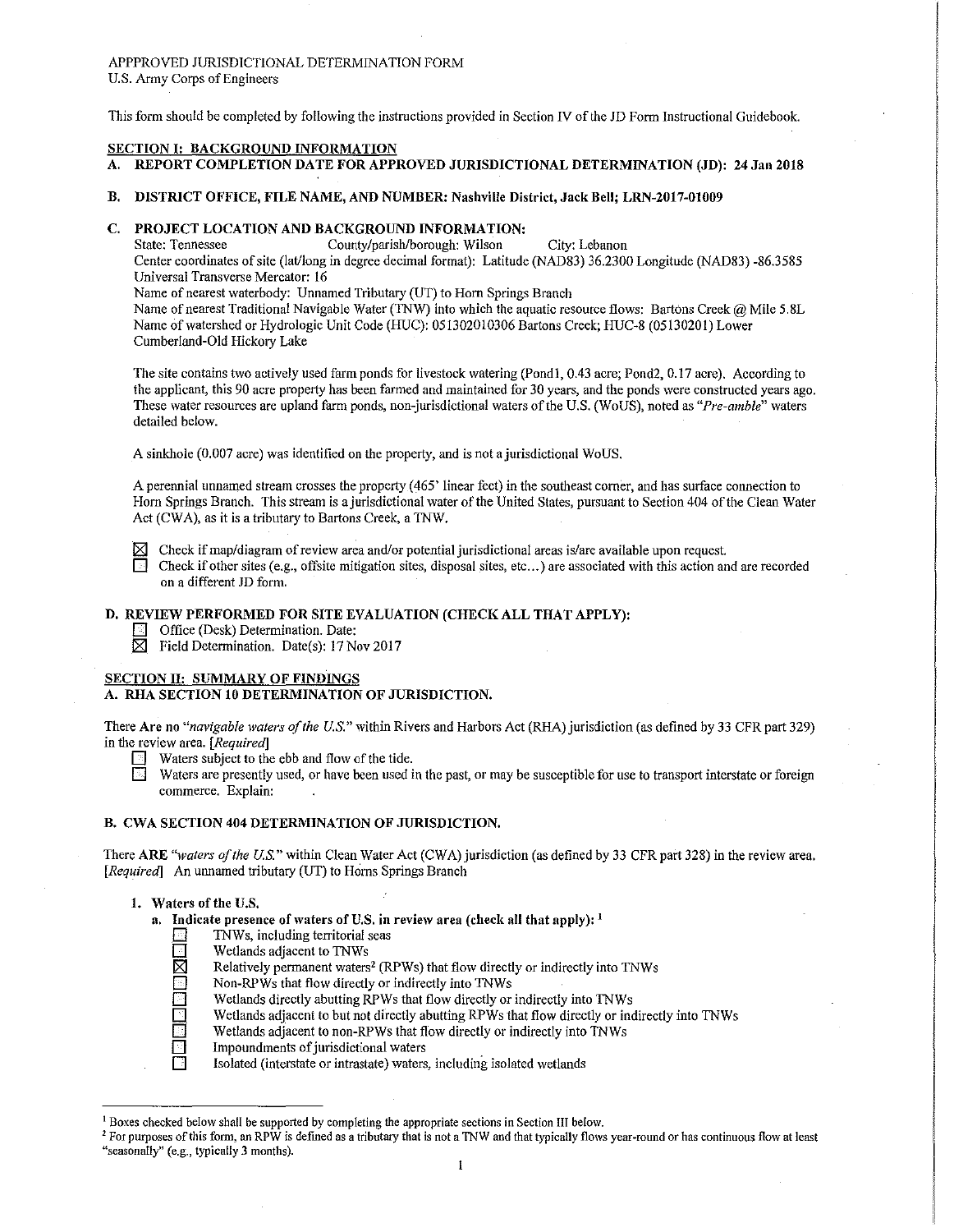b. Identify (estimate) size of waters of the U.S. in the review area: perennial stream 465 linear feet;  $2'-6'$  width (ft) and/or 0.043 acres.

c. Limits (boundaries) of jurisdiction based on: UT tributary has an established OHWM, a defined channel; base flow observation, sediment sorting, alluvial deposits, presence of fish and macro-invertebrates.

Elevation of established OHWM (if known): unknown

- 2. Non-regulated waters/wetlands (check if applicable): $<sup>3</sup>$ </sup>
	- $\boxtimes$  Potentially jurisdictional waters and/or wetlands were assessed within the review area and determined to be not jurisdictional. Explain: Two farm ponds excavated upland for the sole purpose to provide livestock watering on an active farm. The ponds are non-jurisdictional \Vaters; and ha\1e no surface connection to a TNW. There are no wetlands onsite. The one sinkhole identified is non-jurisdictional, as it has no stream features. There is no surface connection to any TNW.

Pondl (0.43 acre) and Pond2 (0.17 acre) were constructed upland for the purpose of livestock watering. Pond I and Pond2 are not WoUS based on the preamble of 33 CFR 328, published in Federal Register Volume 51, Number 219, on November 13, 1986 (page 41217), which states:

*"For clarification, it should be noted that we generally do not consider the following waters to be Waters of the United States .... (c) artificial lakes and ponds created by the excavation and/or diking of dry land*  to collect and retain water which are used exclusively for such purposes as stock watering, irrigation, *settling basins or rice growing".* 

The sinkhole (0.007 acre) has no stream features, nor surface connection to any 1NW.

#### SECTION III: CWA ANALYSIS

#### A. TNWs AND WETLANDS ADJACENT TO TNWs

The agencies will assert jurisdiction over TNWs and wetlands adjacent to TNWs. If the aquatic resource is a TNW, complete Section III.A.1 and Section III.D.1. only; if the aquatic resource is a wetland adjacent to a TNW, complete Sections 111.A.1 and 2 and Section 111.D.1.; otherwise, see Section III.B below.

1. TNW

Identify TNW:

Summarize rationale supporting determination:

2. Wetland adjacent to TNW

Summarize rationale supporting conclusion that wetland is "adjacent":

## B. CHARACTERISTICS OF TRIBUTARY (THAT IS NOT A TNW) AND ITS ADJACENT WETLANDS (IF ANY):

This section summarizes information regarding characteristics of the tributary and its adjacent \vetlands, if any, and it helps determine whether or not the standards for jurisdiction established under Rapanos have been met.

The agencies will assert jurisdiction over non-navigable tributaries of TNWs where the tributaries are "relatively permanent waters" (RPWs), i.e. tributaries that typically flow year-round or have continuous flow at least seasonally (e.g., typically 3 months). A wetland that directly abuts an RPW is also jurisdictional. If the aquatic resource is not a TNW, but has year-round (perennial) flow, skip to Section 111.D.2. If the aquatic resource is a wetland directly abutting a tributary with perennial flow, skip to Section III.D.4.

A wetland that is adjacent to but that does not directly abut an RPW requires a significant nexus evaluation. Corps districts and EPA regions will include in the record any available information that documents the existence of a significant nexus between a relatively permanent tributary that is not perennial (and its adjacent wetlands if any) and a traditional navigable water, even though a significant nexus finding is not required as a matter of law.

If the waterbody<sup>4</sup> is not an RPW, or a wetland directly abutting an RPW, a JD will require additional data to determine if the waterbody has a significant nexus with a TNW. If the tributary has adjacent wetlands, the significant nexus evaluation must consider the tributary in-combination with all of its adjacent wetlands. This significant nexus evaluation that combines, for analytical purposes, the tributary and all of its adjacent wetlands is used whether the review area identified in the JD request is the tributary, or its adjacent wetlands, or both.

<sup>&</sup>lt;sup>3</sup> Supporting documentation is presented in Section III.F.<br><sup>4</sup> Note that the Instructional Guidebook contains additional information regarding swales, ditches, washes, and erosional features generally and in the arid West.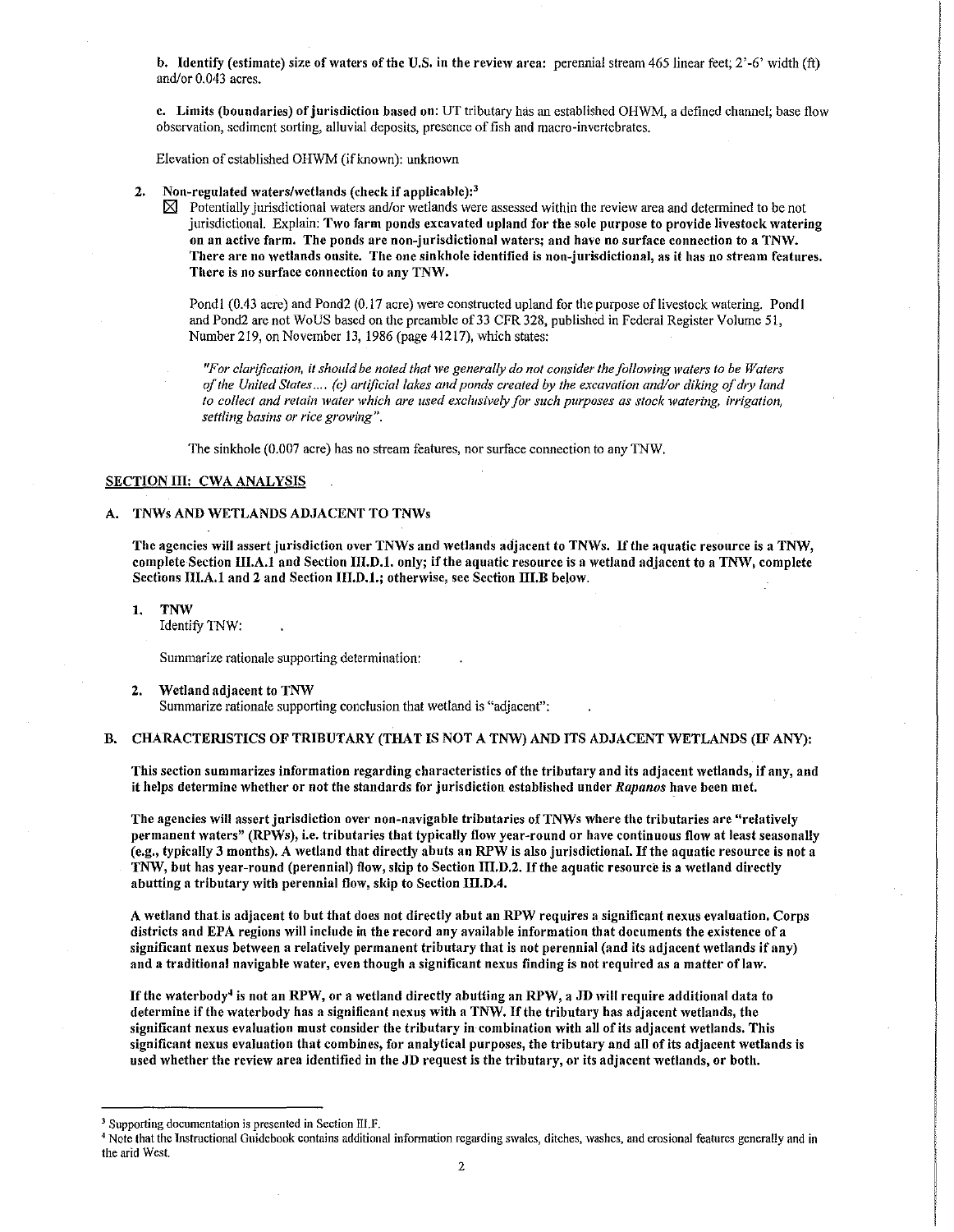If the JD covers a tributary with adjacent wetlands, complete Section III.B.1 for the tributary, Section III.B.2 for any onsite wetlands, and Section III.B.3 for all wetlands adjacent to that tributary, both onsite and offsite. The determination whether a significant nexus exists is determined in Section III.C below.

# 1. Characteristics of non-TNWs that flow directly or indirectly into TNW

|     | Characteristics of non-INWs that flow directly or indirectly into INW                                                                                                                                                                                                                                                                                                                                                                                                                                                                                                            |  |  |  |  |  |  |
|-----|----------------------------------------------------------------------------------------------------------------------------------------------------------------------------------------------------------------------------------------------------------------------------------------------------------------------------------------------------------------------------------------------------------------------------------------------------------------------------------------------------------------------------------------------------------------------------------|--|--|--|--|--|--|
| (i) | <b>General Area Conditions:</b><br><b>Pick List</b><br>Watershed size:<br><b>Pick List</b><br>Drainage area:<br>Average annual rainfall:<br>inches<br>Average annual snowfall:<br>inches                                                                                                                                                                                                                                                                                                                                                                                         |  |  |  |  |  |  |
|     | (ii) Physical Characteristics:<br>(a) Relationship with TNW:<br>$\Box$ Tributary flows directly into TNW.<br>Tributary flows through Pick List tributaries before entering TNW.<br>Project waters are Pick List river miles from TNW.<br>Project waters are Pick List river miles from RPW.<br>Project waters are Pick List aerial (straight) miles from TNW.<br>Project waters are Pick List aerial (straight) miles from RPW.<br>Project waters cross or serve as state boundaries. Explain:<br>Identify flow route to TNW <sup>5</sup> :<br>Tributary stream order, if known: |  |  |  |  |  |  |
|     | General Tributary Characteristics (check all that apply):<br>(b)<br>Tributary is:<br>Natural<br>Artificial (man-made). Explain:<br>Manipulated (man-altered). Explain:<br>Tributary properties with respect to top of bank (estimate):<br>Average width:<br>feet<br>Average depth:<br>feet<br>Average side slopes: Pick List.<br>Primary tributary substrate composition (check all that apply):<br><b>Silts</b><br>Sands<br>Cobbles<br>Gravel                                                                                                                                   |  |  |  |  |  |  |

□ Concrete  $\Box$  Muck

Tributary condition/stability [e.g., highly eroding, sloughing banks]. Explain: Presence of run/riffle/pool complexes. Explain: Tributary geometry: Pick List Tributary gradient (approximate average slope): %

(c) Flow:

Tributary provides for: Pick List Estimate average number of flow events in review area/year: Pick List Describe flow regime: Other information on duration and volume:

Surface flow is: Pick List. Characteristics:

Subsurface flow: Pick List. Explain findings:  $\Box$  Dye (or other) test performed:

Tributary has (check all that apply):

Bed and banks

 $\Box$  Other. Explain:

 $\Box$  OHWM<sup>6</sup> (check all indicators that apply):

 $\Box$  clear, natural line impressed on the bank  $\Box$  the presence of litter and debris

<sup>&</sup>lt;sup>5</sup> Flow route can be described by identifying, e.g., tributary a, which flows through the review area, to flow into tributary b, which then flows into TNW.

<sup>&</sup>lt;sup>6</sup>A natural or man-made discontinuity in the OHWM does not necessarily sever jurisdiction (e.g., where the stream temporarily flows underground, or where the OHWM has been removed by development or agricultural practices). Where there is a break in the OHWM that is unrelated to the waterbody's flow regime (e.g., flow over a rock outcrop or through a culvert), the agencies will look for indicators of flow above and below the break.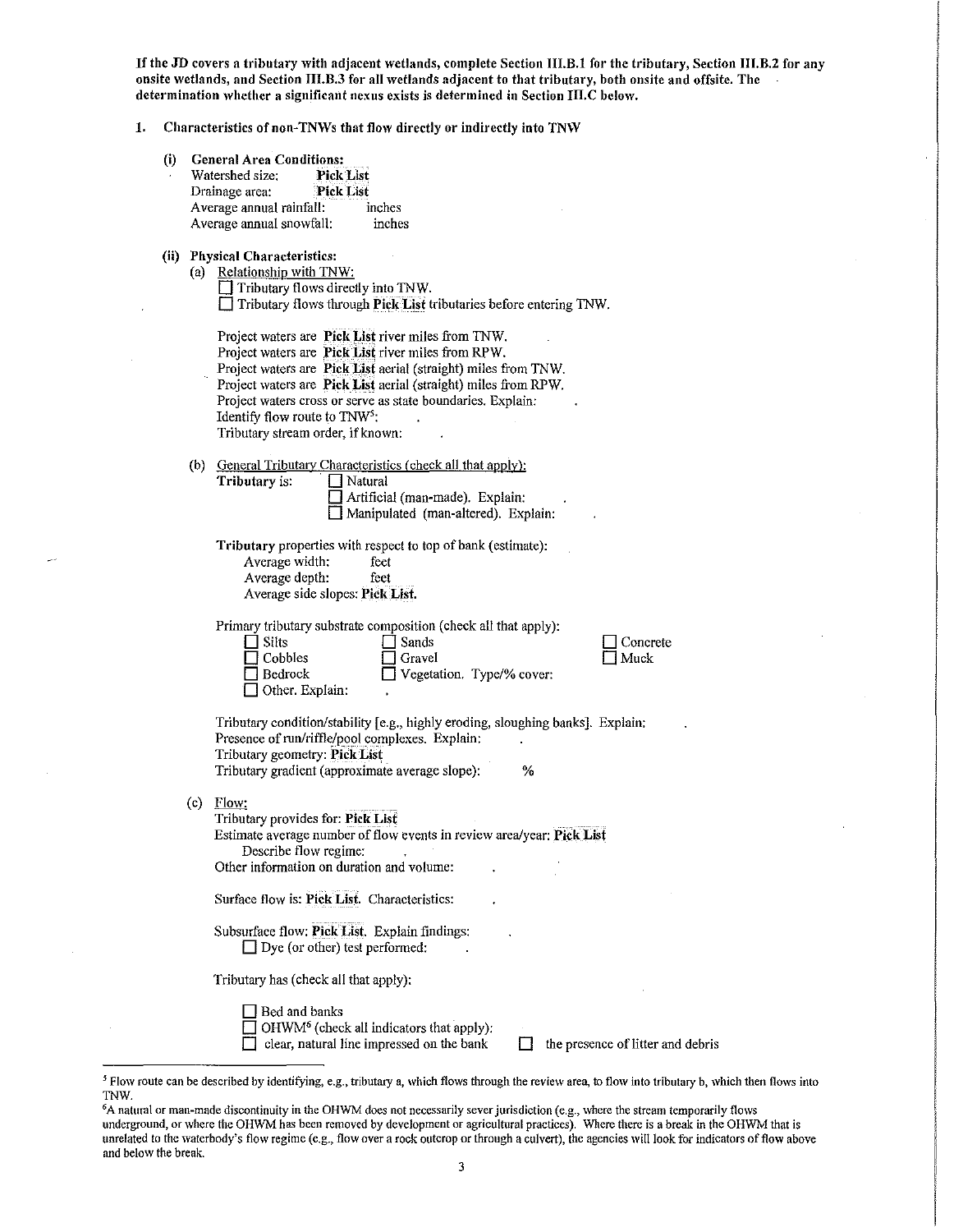|    |     | changes in the character of soil<br>destruction of terrestrial vegetation<br>the presence of wrack line<br>shelving<br>sediment sorting<br>vegetation matted down, bent, or absent<br>leaf litter disturbed or washed away<br>scour<br>sediment deposition<br>multiple observed or predicted flow events<br>abrupt change in plant community<br>water staining<br>other (list):<br>Discontinuous OHWM.7 Explain:                                                           |  |
|----|-----|----------------------------------------------------------------------------------------------------------------------------------------------------------------------------------------------------------------------------------------------------------------------------------------------------------------------------------------------------------------------------------------------------------------------------------------------------------------------------|--|
|    |     | If factors other than the OHWM were used to determine lateral extent of CWA jurisdiction (check all that apply):<br>$\Box$ High Tide Line indicated by:<br>Mean High Water Mark indicated by:<br>19<br>survey to available datum;<br>oil or scum line along shore objects<br>$\Box$ fine shell or debris deposits (foreshore)<br>physical markings;<br>vegetation lines/changes in vegetation types.<br>physical markings/characteristics<br>tidal gauges<br>other (list): |  |
|    |     | (iii) Chemical Characteristics:                                                                                                                                                                                                                                                                                                                                                                                                                                            |  |
|    |     | Characterize tributary (e.g., water color is clear, discolored, oily film; water quality; general watershed<br>characteristics, etc.). Explain:<br>Identify specific pollutants, if known:                                                                                                                                                                                                                                                                                 |  |
|    |     | (iv) Biological Characteristics. Channel supports (check all that apply):<br>Riparian corridor. Characteristics (type, average width):<br>Wetland fringe. Characteristics:<br>Habitat for:<br>Federally Listed species. Explain findings:<br>Fish/spawn areas. Explain findings:<br>$\Box$ Other environmentally-sensitive species. Explain findings:<br>$\exists$ Aquatic/wildlife diversity. Explain findings:                                                           |  |
| 2. |     | Characteristics of wetlands adjacent to non-TNW that flow directly or indirectly into TNW                                                                                                                                                                                                                                                                                                                                                                                  |  |
|    | (i) | <b>Physical Characteristics:</b><br>(a) General Wetland Characteristics:<br>Properties:<br>Wetland size:<br>acres<br>Wetland type. Explain:<br>Wetland quality. Explain:<br>Project wetlands cross or serve as state boundaries. Explain:                                                                                                                                                                                                                                  |  |
|    |     | (b) General Flow Relationship with Non-TNW:<br>Flow is: Pick List. Explain:                                                                                                                                                                                                                                                                                                                                                                                                |  |
|    |     | manad el<br>Surface flow is: Pick List<br>Characteristics:                                                                                                                                                                                                                                                                                                                                                                                                                 |  |
|    |     | Subsurface flow: Pick List. Explain findings:<br>$\Box$ Dye (or other) test performed:                                                                                                                                                                                                                                                                                                                                                                                     |  |
|    |     | (c) Wetland Adjacency Determination with Non-TNW:<br>$\Box$ Directly abutting<br>$\Box$ Not directly abutting<br>Discrete wetland hydrologic connection. Explain:<br>Ecological connection. Explain:<br>Separated by berm/barrier. Explain:                                                                                                                                                                                                                                |  |
|    |     | (d) Proximity (Relationship) to TNW<br>Project wetlands are Pick List river miles from TNW.<br>Project waters are Pick List aerial (straight) miles from TNW.<br>Flow is from: Pick List.<br>Estimate approximate location of wetland as within the Pick List floodplain.                                                                                                                                                                                                  |  |
|    |     | (ii) Chemical Characteristics:<br>Characterize wetland system (e.g., water color is clear, brown, oil film on surface; water quality; general<br>watershed characteristics; etc.). Explain:                                                                                                                                                                                                                                                                                |  |

Identify specific pollutants, if known:

 $\ddot{\phantom{a}}$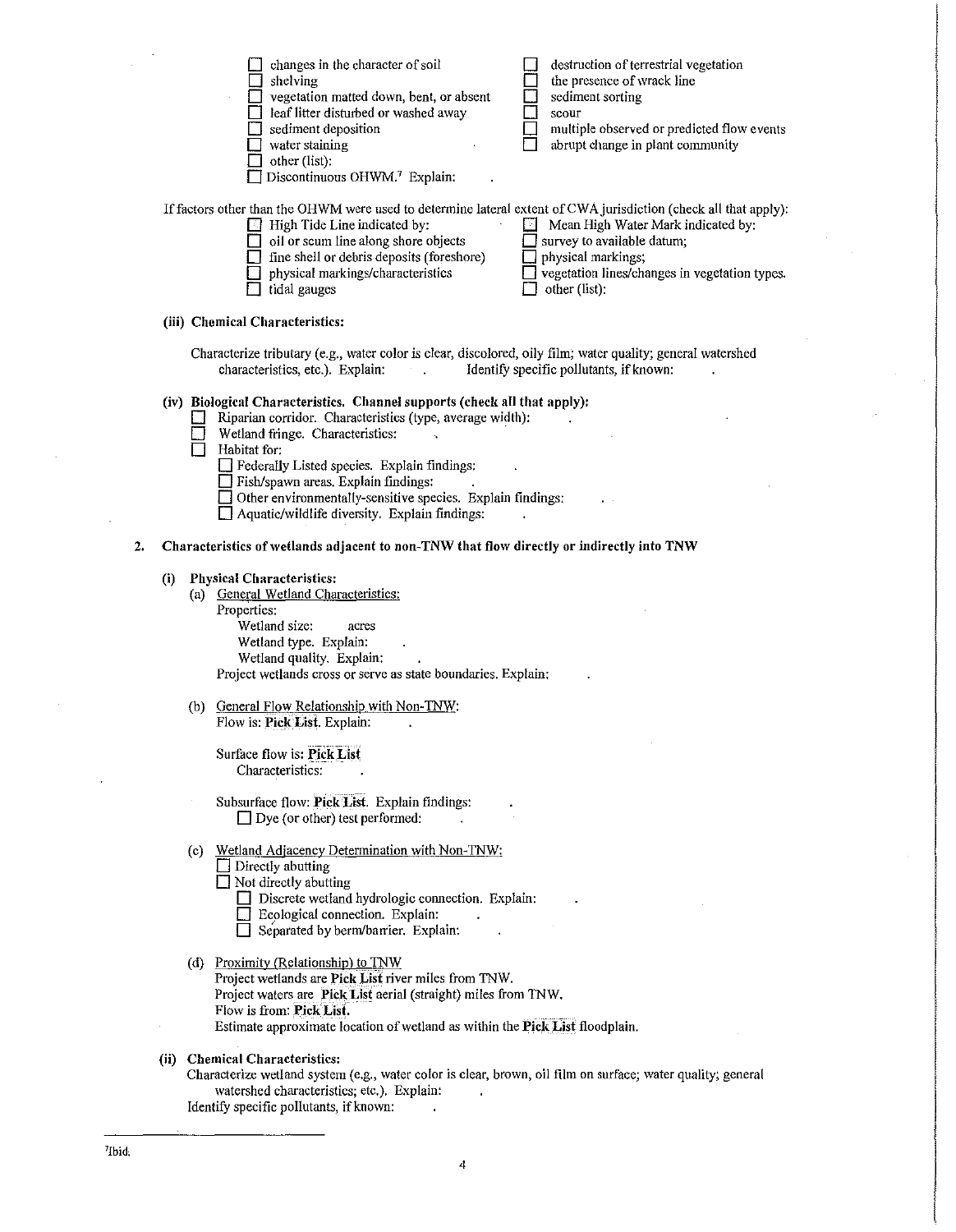## (iii) Biological Characteristics. Wetland supports (check all that apply):

Riparian buffer. Characteristics (type, average width):

- Vegetation type/percent cover. Explain:
- Habitat for:

 $\Box$  Federally Listed species. Explain findings:

 $\Box$  Fish/spawn areas. Explain findings:

 $\Box$  Other environmentally-sensitive species. Explain findings:

 $\Box$  Aquatic/wildlife diversity. Explain findings:

#### 3. Characteristics of all \Vetlands adjacent to the tributary (if any)

| All wetland(s) being considered in the cumulative analysis: Pick List |  |                                                                   |  |                       |  |  |  |
|-----------------------------------------------------------------------|--|-------------------------------------------------------------------|--|-----------------------|--|--|--|
| Approximately (                                                       |  | ) acres in total are being considered in the cumulative analysis. |  |                       |  |  |  |
| For each wetland, specify the following:                              |  |                                                                   |  |                       |  |  |  |
| Directly abuts? (Y/N)                                                 |  | Size (in acres)                                                   |  | Directly abuts? (Y/N) |  |  |  |

Size fin acres)

Summarize overall biological, chemical and physical functions being performed:

#### C. SIGNIFICANT NEXUS DETERMINATION

A significant nexus analysis will assess the flow characteristics and functions of the tributary itself and the functions performed by any wetlands adjacent to the tributary to determine if they significantly affect the chemical, physical, and biological integrity of a TNW. For each of the following situations, a significant nexus exists if the tributary, in combination \Vith all of its adjacent wetlands, has more than a speculative or insubstantial effect on the chemical, physical and/or biological integrity ofa TNW. Considerations when evaluating significant nexus include, but ate not limited to the volume, duration, and frequency of the flow of water in the tributary and its proximity to a TNW, and the functions performed by the tributary and all its adjacent wetlands. It is not appropriate to determine significant nexus based solely on any specific threshold of distance (e.g. between a tributary and its adjacent wetland or between a tributary and the TNW). Similarly, the fact an adjacent wetland lies within or outside of a floodplain is not solely determinative of significant nexus.

Draw connections between the features documented and the effects on the TNW, as identified in the *Rapanos* Guidance and discussed in the Instructional Guidebook. Factors to consider include, for example:

- Does the tributary, in combination with its adjacent wetlands (if any), have the capacity to carry pollutants or flood waters to TNWs, or to reduce the amount of pollutants or flood waters reaching a TNW?
- Does the tributary, in combination with its adjacent wetlands (if any), provide habitat and lifecycle support functions for fish and other species, such as feeding, nesting, spawning, or rearing young for species that are present in the TNW?
- Does the tributary, in combination with its adjacent wetlands (if any), have the capacity to transfer nutrients and organic carbon that support downstream foodwebs?
- Does the tributary, in combination with its adjacent wetlands (if any), have other relationships to the physical, chemical, or biological integrity of the TNW?

Note: the above list of considerations is not inclusive and other functions observed or known to occur should be documented below:

- 1. Significant nexus findings for non-RPW that has no adjacent wetlands and flows directly or indirectly into TNWs. Explain findings of presence or absence of significant nexus below, based on the tributary itself, then go to Section IIl.D:
- 2. Significant nexus findings for non-RPW and its adjacent wetlands, where the non-RPW flows directly or indirectly into TNWs. Explain findings of presence or absence of significant nexus below, based on the tributary in combination with all of its adjacent wetlands, then go to Section III.D:
- 3. Significant nexus findings for wetlands adjacent to an RPW but that do not directly abut the RPW. Explain findings of presence or absence of significant nexus below, based on the tributary in combination with all of its adjacent wetlands, then go to Section III.D:

# D. DETERMINATIONS OF JURISDICTIONAL FINDINGS. THE SUBJECT WATERS/WETLANDS ARE (CHECK ALLTHAT APPLY):

1. TNWs and Adjacent Wetlands. Check all that apply and provide size estimates in review area:  $\Box$  TNWs: linear feet width (ft), Or, acres.  $\Box$  Wetlands adjacent to TNWs: acres.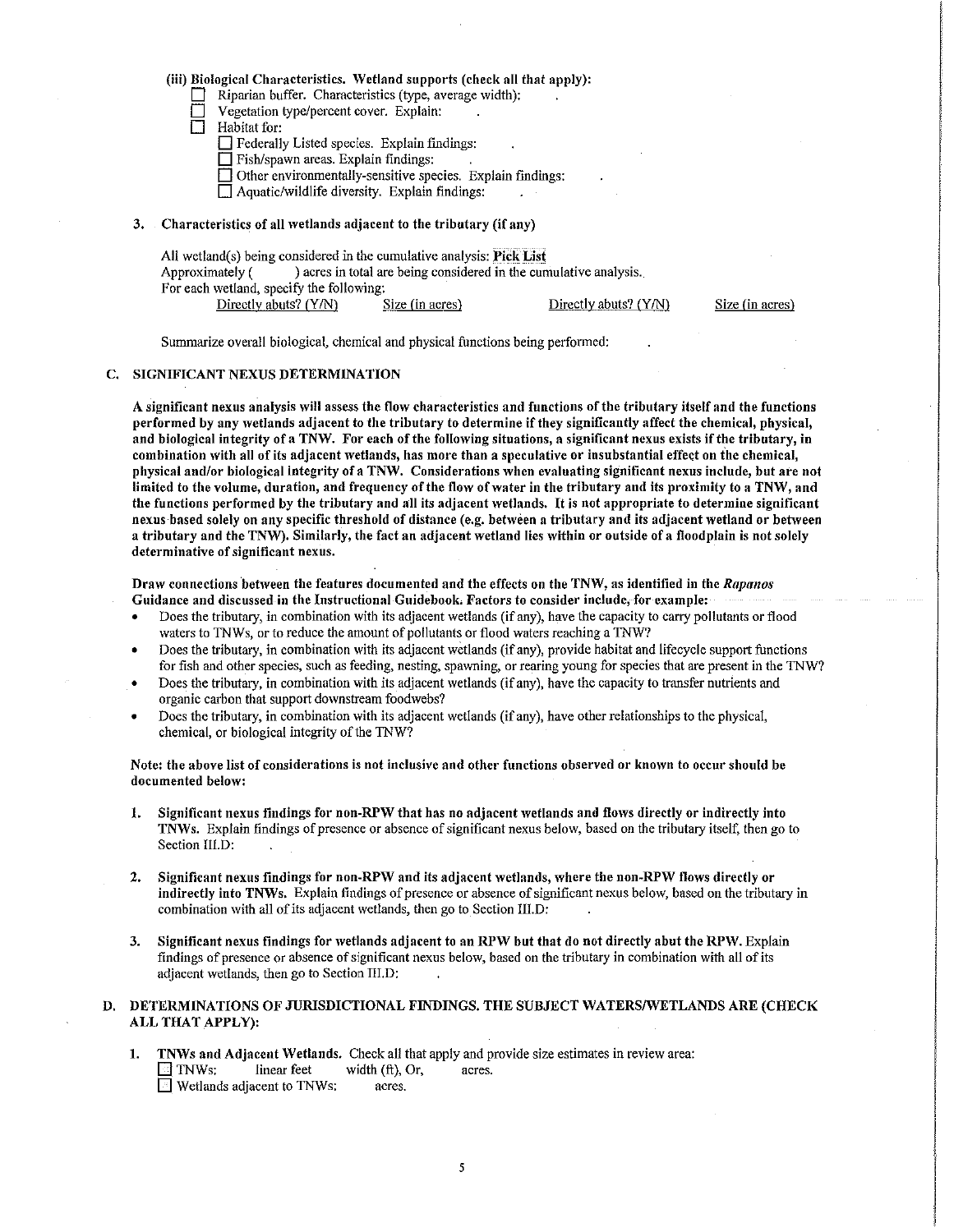2. RPWs that flow directly or indirectly into TNWs.

 $\boxtimes$  Tributaries of TNWs where tributaries typically flow year-round are jurisdictional. Provide data and rationale indicating that tributary is perennial: A perennial unnamed stream crosses the property (465' linear feet, 0.043 acre) in the southeast comer, and has surface connection to Hom Springs Branch, a tributary to Bartons Creek, a TNW. The unnamed tributary is a jurisdictional WoUS. The stream lies within the Arrington silt loam (0-2% slopes, occasionally flooded (floodplain), is non-hydric, and occupies 5.1% of the overall property. Other soils (with no aquatic features present) make up the remaining percentages. The Corps determined this to be a jurisdictional perennial stream (a relatively permanent water) with base flow present, changes in soil/vegetation, defined bed/bank, substrate sorting, and fish/macro-invertebrates.

Additionally, based on information provided by the applicant's agent, normal rainfall for the preceding months July-Oct indicated rainfall at 1.87" was normal in July, and above normal August-September. There was no rainfall 7 days prior to the site visit and water was flowing. This data was obtained from the Tennessee Valley Authority rain gauge data for the Lebanon, Tennessee area.

 $\Box$  Tributaries of TNW where tributaries have continuous flow "seasonally" (e.g., typically three months each year) are jurisdictional. Data supporting this conclusion is provided at Section IIl.B. Provide rationale indicating that tributary flows seasonally:

Provide estimates for jurisdictional waters in the review area (check all that apply):

 $\Box$  Tributary waters: linear feet width  $(ft)$ .

Other non-wetland waters: acres.

Identify type(s) of waters:

#### 3. Non-RPWs8 that flow directly or indirectly into TNWs.

0 Waterbody that is not a 1NW or an RPW, but flows directly or indirectly into a TNW, and it has a significant nexus with a TNW is jurisdictional. Data supporting this conclusion is provided at Section IIl.C.

Provide estimates for jurisdictional waters within the review area (check all that apply):

- $\Box$  Tributary waters: linear feet width (ft).<br> $\Box$  Other non-wetland waters: acres.
- $\Box$  Other non-wetland waters:
	- Identify type(s) of waters:

# Wetlands directly abutting an RPW that flow directly or indirectly into TNWs.

 $\Box$  Wetlands directly abut RPW and thus are jurisdictional as adjacent wetlands.

- D Wetlands directly abutting an RPW where tributaries typically flow year-round. Provide data and rationale indicating that tributary is perennial in Section IIl.D.2, above. Provide rationale indicating that wetland is directly abutting an RPW:
- D Wetlands directly abutting an RPW where tributaries typically flow "seasonally." Provide data indicating that tributary is seasonal in Section III.B and rationale in Section 111.D.2, above. Provide rationale indicating that wetland is directly abutting an RPW:

Provide acreage estimates for jurisdictional wetlands in the review area: acres.

- 5. Wetlands adjacent to but not directly abutting an RPW that flow directly or indirectly into TNWs.
	- Wetlands that do not directly abut an RPW, but when considered in combination with the tributary to which they are adjacent and with similarly situated adjacent wetlands, have a significant nexus with a TNW are jurisidictional. Data supporting this conclusion is provided at Section III.C.

Provide acreage estimates for jurisdictional wetlands in the review area: acres.

#### 6. Wetlands adjacent to non-RPWs that flow directly or indirectly into TNWs.

 $\blacksquare$  Wetlands adjacent to such waters, and have when considered in combination with the tributary to which they are adjacent and with similarly situated adjacent wetlands, have a significant nexus with a TNW are jurisdictional. Data supporting this conclusion is provided at Section III.C.

Provide estimates for jurisdictional wetlands in the review area: acres.

#### Impoundments of jurisdictional waters.<sup>9</sup>

As a general rule; the impoundment of a jurisdictional tributary remains jurisdictional.

- **1** Demonstrate that impoundment was created from "waters of the U.S.," or **Demonstrate that water meets the criteria** for one of the categories presents
	- Demonstrate that water meets the criteria for one of the categories presented above (1-6), or
- **Demonstrate that water is isolated with a nexus to commerce (see E below).**

<sup>&</sup>lt;sup>8</sup>See Footnote #3.

 $9$  To complete the analysis refer to the key in Section III.D.6 of the Instructional Guidebook.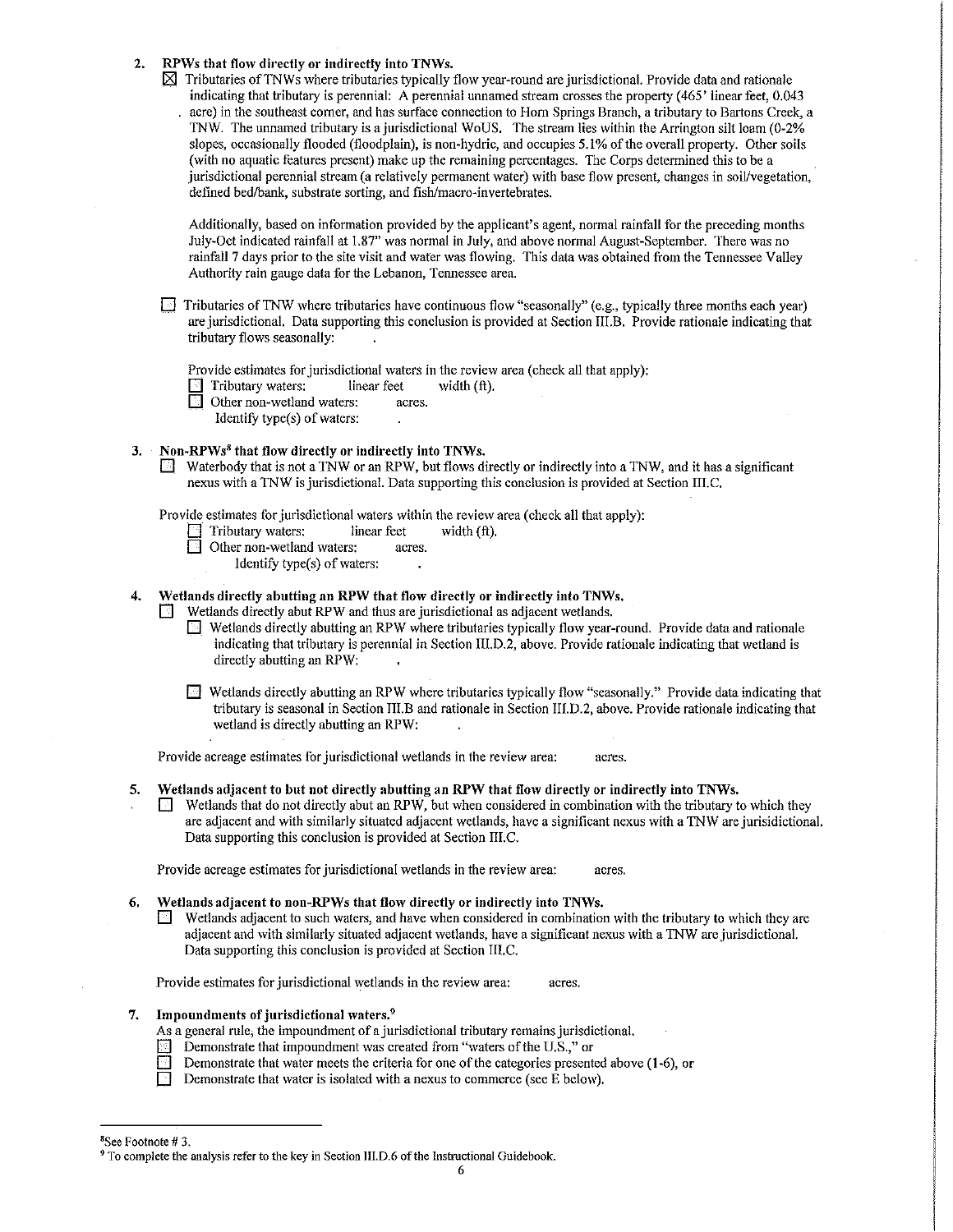| E.                                                                                                                                                                                                                                                                                                                                                                                                                                                                                                                                                                                                                                                                                                                                                                                               | ISOLATED INTERSTATE OR INTRA-STATE] WATERS, INCLUDING ISOLATED WETLANDS, THE USE,<br>DEGRADATION OR DESTRUCTION OF WHICH COULD AFFECT INTERSTATE COMMERCE,<br>INCLUDING ANY SUCH WATERS (CHECK ALL THAT APPLY): <sup>10</sup> N/A<br>which are or could be used by interstate or foreign travelers for recreational or other purposes.<br><b>E</b> from which fish or shellfish are or could be taken and sold in interstate or foreign commerce.<br>$\Box$ which are or could be used for industrial purposes by industries in interstate commerce.<br>$\Box$ Interstate isolated waters. Explain:<br>$\Box$ Other factors. Explain:<br>$\mathbf{L}$<br>$\mathcal{L}^{\text{max}}$<br>Identify water body and summarize rationale supporting determination:<br>Provide estimates for jurisdictional waters in the review area (check all that apply):<br>Tributary waters:                                                                                                                                                                                                                                                       |  |  |  |  |
|--------------------------------------------------------------------------------------------------------------------------------------------------------------------------------------------------------------------------------------------------------------------------------------------------------------------------------------------------------------------------------------------------------------------------------------------------------------------------------------------------------------------------------------------------------------------------------------------------------------------------------------------------------------------------------------------------------------------------------------------------------------------------------------------------|-----------------------------------------------------------------------------------------------------------------------------------------------------------------------------------------------------------------------------------------------------------------------------------------------------------------------------------------------------------------------------------------------------------------------------------------------------------------------------------------------------------------------------------------------------------------------------------------------------------------------------------------------------------------------------------------------------------------------------------------------------------------------------------------------------------------------------------------------------------------------------------------------------------------------------------------------------------------------------------------------------------------------------------------------------------------------------------------------------------------------------------|--|--|--|--|
| Other non-wetland waters: $n/a$ ; Identify type(s) of waters: $\Box$ Wetlands: 0 acres.<br>।न<br>NON-JURISDICTIONAL WATERS, INCLUDING WETLANDS (CHECK ALL THAT APPLY):<br>F.<br>If potential wetlands were assessed within the review area, these areas did not meet the criteria in the 1987 Corps of<br>Ħ<br>Engineers Wetland Delineation Manual and/or appropriate Regional Supplements.<br>Review area included isolated waters with no substantial nexus to interstate (or foreign) commerce.<br><b>Prior to the Jan 2001 Supreme Court decision in "SWANCC," the review area would have been regulated based</b><br>solely on the "Migratory Bird Rule" (MBR).<br>Waters do not meet the "Significant Nexus" standard, where such a finding is required for jurisdiction. Explain:<br>∤⊹¦ |                                                                                                                                                                                                                                                                                                                                                                                                                                                                                                                                                                                                                                                                                                                                                                                                                                                                                                                                                                                                                                                                                                                                   |  |  |  |  |
| ⊠<br>Other: (explain, if not covered above): 0.60 acres total for 2 farm ponds; and one sinkhole.<br>Based on available information, construction of Pond 1 (0.43 acre) and Pond 2 (0.17 acre) are active farm ponds, with no<br>connection to WoUS.                                                                                                                                                                                                                                                                                                                                                                                                                                                                                                                                             |                                                                                                                                                                                                                                                                                                                                                                                                                                                                                                                                                                                                                                                                                                                                                                                                                                                                                                                                                                                                                                                                                                                                   |  |  |  |  |
|                                                                                                                                                                                                                                                                                                                                                                                                                                                                                                                                                                                                                                                                                                                                                                                                  | One sinkhole (0.007 acres) is a non-jurisdictional water, not regulated by the Corps; no surface connection to TNW.                                                                                                                                                                                                                                                                                                                                                                                                                                                                                                                                                                                                                                                                                                                                                                                                                                                                                                                                                                                                               |  |  |  |  |
|                                                                                                                                                                                                                                                                                                                                                                                                                                                                                                                                                                                                                                                                                                                                                                                                  | There are no wetlands.                                                                                                                                                                                                                                                                                                                                                                                                                                                                                                                                                                                                                                                                                                                                                                                                                                                                                                                                                                                                                                                                                                            |  |  |  |  |
|                                                                                                                                                                                                                                                                                                                                                                                                                                                                                                                                                                                                                                                                                                                                                                                                  | Provide acreage estimates for non-jurisdictional waters in the review area, where the sole potential basis of jurisdiction is the<br>MBR factors (i.e., presence of migratory birds, presence of endangered species, use of water for irrigated agriculture), using<br>best professional judgment (check all that apply): N/A<br>Non-wetland waters (i.e., rivers, streams):<br>linear feet<br>ŀH<br>width (ft).<br>Lakes/ponds:<br>⊡<br>acres.<br>R<br>Other non-wetland waters:<br>acres. List type of aquatic resource:<br>Wetlands:<br>acres.                                                                                                                                                                                                                                                                                                                                                                                                                                                                                                                                                                                 |  |  |  |  |
|                                                                                                                                                                                                                                                                                                                                                                                                                                                                                                                                                                                                                                                                                                                                                                                                  | Provide acreage estimates for non-jurisdictional waters in the review area that do not meet the "Significant Nexus" standard,<br>where such a finding is required for jurisdiction (check all that apply): N/A                                                                                                                                                                                                                                                                                                                                                                                                                                                                                                                                                                                                                                                                                                                                                                                                                                                                                                                    |  |  |  |  |
|                                                                                                                                                                                                                                                                                                                                                                                                                                                                                                                                                                                                                                                                                                                                                                                                  | Non-wetland waters (i.e., rivers, streams):<br>linear feet,<br>width $(ft)$ .<br>Lakes/ponds:<br>Other non-wetland waters:                                                                                                                                                                                                                                                                                                                                                                                                                                                                                                                                                                                                                                                                                                                                                                                                                                                                                                                                                                                                        |  |  |  |  |
|                                                                                                                                                                                                                                                                                                                                                                                                                                                                                                                                                                                                                                                                                                                                                                                                  | <b>SECTION IV: DATA SOURCES.</b>                                                                                                                                                                                                                                                                                                                                                                                                                                                                                                                                                                                                                                                                                                                                                                                                                                                                                                                                                                                                                                                                                                  |  |  |  |  |
|                                                                                                                                                                                                                                                                                                                                                                                                                                                                                                                                                                                                                                                                                                                                                                                                  | A. SUPPORTING DATA. Data reviewed for JD (check all that apply - checked items shall be included in case file and,<br>where checked and requested, appropriately reference sources below):<br>Maps, plans, plots or plat submitted by or on behalf of the applicant/consultant<br>⊠<br>⊠<br>Data sheets prepared/submitted by or on behalf of the applicant/consultant.<br>⊠<br>Office concurs with data sheets/delineation report. Habitat Assessment Field Data Sheet - Moderate to High Gradient<br>Stream; Rainfall data<br>□ Office does not concur with data sheets/delineation report.<br>Data sheets prepared by the Corps:<br>Corps navigable waters' study:<br>U.S. Geological Survey Hydrologic Atlas:<br>$\Box$ USGS NHD data.<br>⊠ USGS 8 and 12 digit HUC maps. USGS 1:24K Quad Name Lebanon<br>ΣØ<br>U.S. Geological Survey map(s). Cite scale & quad name: USGS 1:24K Quad Name Lebanon.<br>USDA Natural Resources Conservation Service Soil Survey. Citation: 1 Dec 2017, attached.<br>Χ<br>National wetlands inventory map(s). Cite name: USGS 1:24K Quad Name Lebanon<br>State/Local wetland inventory map(s): |  |  |  |  |
|                                                                                                                                                                                                                                                                                                                                                                                                                                                                                                                                                                                                                                                                                                                                                                                                  | FEMA/FIRM maps:                                                                                                                                                                                                                                                                                                                                                                                                                                                                                                                                                                                                                                                                                                                                                                                                                                                                                                                                                                                                                                                                                                                   |  |  |  |  |

 $^{10}$  Prior to asserting or declining CWA jurisdiction based solely on this category, Corps Districts will elevate the action to Corps and EPA HQ for review consistent with the process described in the Corps/EPA Memorandum Regarding CWA Act Jurisdiction Following *Rapa11os.*